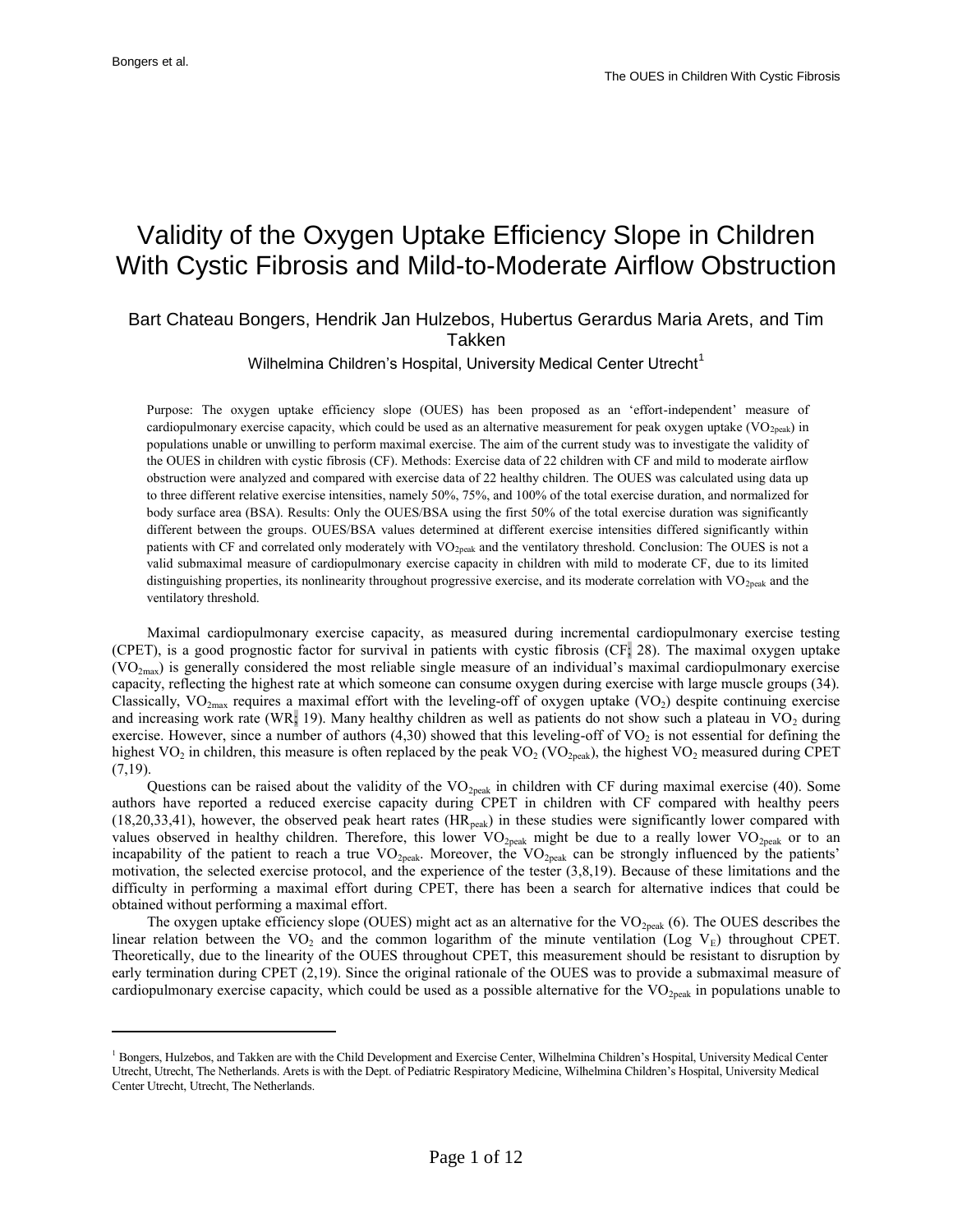perform maximal exercise, the aim of the current study was to investigate whether the OUES could be used as a valid, submaximal measure of cardiopulmonary exercise capacity in children with CF.

## Methods

## **Subjects**

Children with CF were measured for anthropometry, lung function, and cardiopulmonary exercise capacity as part of regular evaluation measures during the annual medical check-up in the CF Center of the Wilhelmina Children's Hospital, University Medical Center Utrecht, the Netherlands. Data from children with a stable clinical condition, no active musculoskeletal disorders, and a forced expiratory volume in one second  $(FEV_1) > 30\%$  predicted were analyzed.

In addition, for each patient with CF we examined exercise data from a healthy subject. All healthy children were by definition free from chronic diseases, and were not on medications that might affect their exercise capacity. Written informed consent was obtained from the parents and from the children. The medical ethics committee of our institution approved the study protocol.

## Lung Function Tests

In the children with CF, spirometry and body plethysmography were performed using a pneumotach system and a volumeconstant plethysmograph (Master Laboratory system, Jaeger, Wuerzburg, Germany) after bronchodilator inhalation (800  $\mu$ g salbutamol). Forced vital capacity (FVC) and FEV<sub>1</sub> were obtained from maximal flow volume curves, after which the Tiffeneau index was calculated. The highest value for residual volume (RV) and the lowest value for total lung volume (TLC) were used to calculate the RV/TLC ratio.

## Cardiopulmonary Exercise Testing

CPET was performed using an electronically braked cycle ergometer (Lode corrival, Lode, Groningen, the Netherlands). After assessment of baseline cardiopulmonary values during a three minute rest period, the test started with one minute of unloaded cycling. Thereafter, the workload was increased by a constant increment of 15 or 20 W·min<sup>-1</sup> intervals according to the Godfrey protocol (14). Subjects were instructed to maintain a pedaling speed between 60 and 80 rpm. Strong verbal encouragement was given until the patient stopped because of voluntary exhaustion. Heart rate (HR) was monitored by three-lead ECG (Hewlett-Packard, Amstelveen, the Netherlands) and oxygen saturation at the index finger by pulse oximetry (Nellcor 200 E, Nellcor, Breda, the Netherlands). During the exercise tests, subjects breathed continuously through a facemask (Hans Rudolph Inc, Kansas city, MO) and breath-by-breath respiratory gas analysis and volume measurements were performed with gas analyzers for oxygen and carbon dioxide (Jaeger Oxycon Pro, Care Fusion, Houten, the Netherlands) and a flowmeter (Triple V volume transducer). Output from the gas analyzers and flowmeter were averaged at 10-s intervals and stored for further use. Effort was considered to be at a maximal level when the subject showed clinical signs of intense effort and was unable to maintain the required pedaling speed and when at least one of the following criteria was met: a HR<sub>peak</sub> >180 beats per minute or a respiratory exchange ratio (RER) at peak exercise  $(RER_{peak}) > 1.0$  (5).

## **Calculations**

Peak exercise variables were taken as the average value during the last  $30$  s of CPET. Minute ventilation (VE), VO<sub>2</sub>, carbon dioxide output (VCO<sub>2</sub>), and the respiratory exchange ratio (RER = VCO<sub>2</sub>/VO<sub>2</sub>) were calculated from conventional equations. The estimated ventilatory dead space ventilation (VD/VT ratio) was calculated by using the end-tidal partial pressure of carbon dioxide. The ventilatory threshold (VT) was determined according to the V-slope method and also expressed as a percentage of VO<sub>2peak</sub> (VT%). Ventilatory efficiency (VE/VO<sub>2</sub>-slope) and the ventilatory drive (VE/VCO<sub>2</sub>slope) were calculated using all exercise data. The OUES was evaluated at three different exercise intensities by making use of the following equation:  $VO_2 = a \cdot Log (VE) + b$ , in which the constant 'a' represents the rate of increase in  $VO_2$  in response to an increase in VE, called the OUES (regression coefficient) and 'b' corresponds to the intercept (6). For the determination of the OUES 100, all data gained during CPET were used, whereas for the determination of the OUES 75 and the OUES 50, only data up to 75% and 50% of the total exercise duration were used respectively. To reduce the variability between subjects due to growth and maturation, calculated OUES values were normalized for BSA (OUES/BSA; 1).

## Statistical Analyses

All data were analyzed using the Statistical Package for the Social Sciences version 15.0; SPSS Inc., Chicago, IL). Tests for normality were performed on the data with the Shapiro-Wilk test. As appropriate, independent samples T-tests or Mann-Whitney tests were performed on the anthropometric and the exercise variables to test for significant differences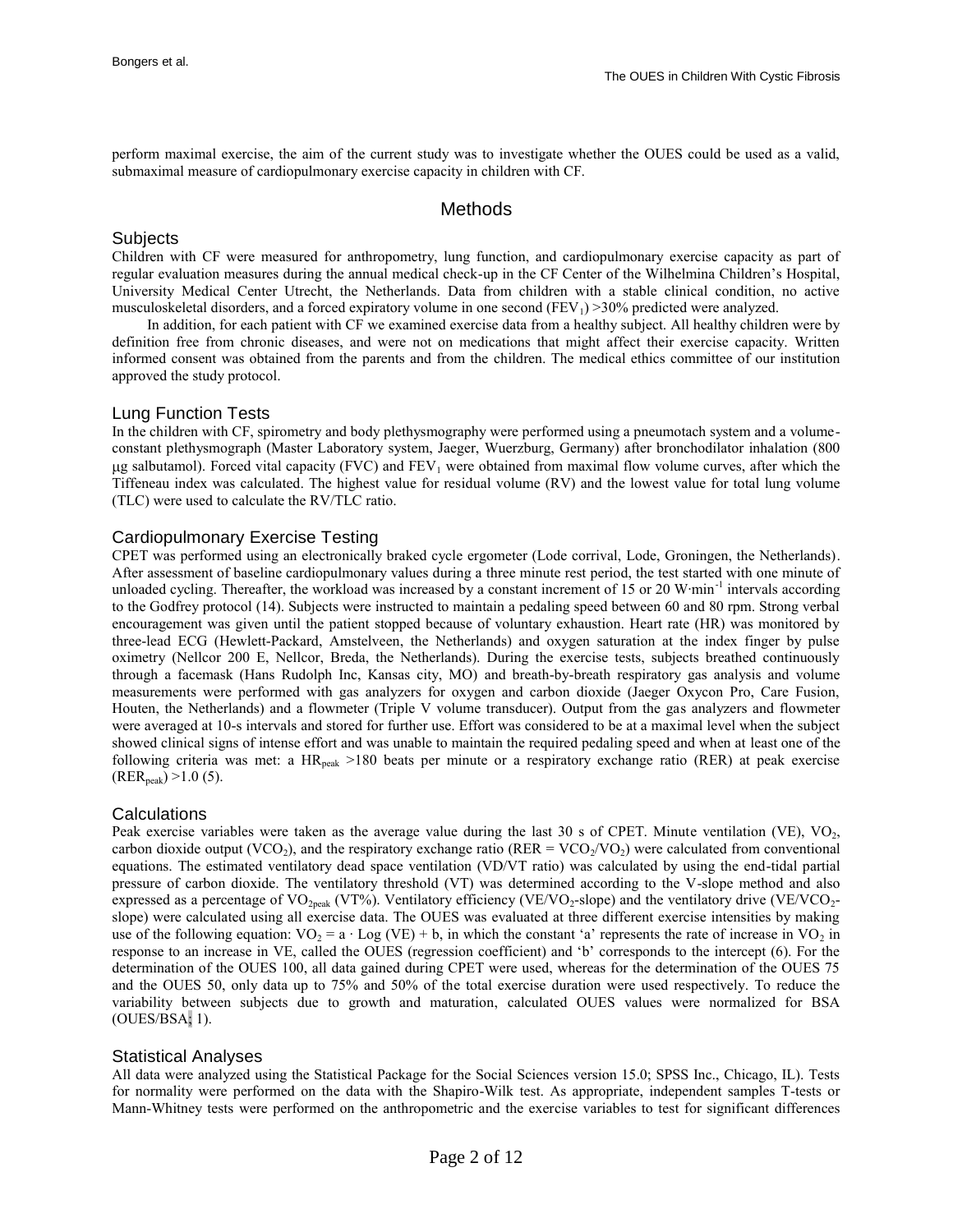between the two groups. Repeated measures analysis of variance (ANOVA) was used to evaluate the differences in OUES/BSA values calculated at the three different exercise intensities within the two groups. Additional post hoc analyses with Bonferroni adjustment for multiple testing were performed on the outcomes of the repeated-measures ANOVA tests to locate the exact significant differences. Pearson correlation coefficients were calculated to examine the relationship between exercise and lung function variables and the OUES/BSA. Significance was a priori set at the .05 level.

## **Results**

Twenty-two children with CF and 22 healthy children, 11–18 years of age, 13 boys and 9 girls in each group, were included in this study. Subject characteristics are shown in Table 1. Anthropometric data for the two groups differed not significantly. Children with CF were significantly older than the healthy controls ( $p = .002$ ) and they had significantly lower height for age and weight for age *SD*-scores (*p* = .006 and .002 respectively). Lung function characteristics of the children with CF are shown in Table 2. With a FEV<sub>1</sub> of 81.52  $\pm$  15.57% of predicted and a RV/TLC ratio of 35.78  $\pm$ 10.15%, CF patients suffered from mild to moderate airflow obstruction.

\<<<<<<<<<<TABLE 1>>>>>>>>>>>>>>

#### \<<<<<<<<<<TABLE 2>>>>>>>>>>>>>>

All subjects terminated CPET due to voluntary exhaustion, without adverse effects. The results of CPET are presented in Table 3. In the patients with moderate CF we found significantly higher values for RER<sub>peak</sub> ( $p = .037$ ), and significantly lower values for WR<sub>peak</sub>/kg ( $p$  < .001), VO<sub>2peak</sub> ( $p$  = .020), VO<sub>2peak</sub>/kg ( $p$  < .001), VO<sub>2peak</sub>/kg expressed as a percentage of predicted ( $p = .001$ ), and the VT ( $p = .031$ ). Patients with moderate CF also had a significantly higher estimated VD/VT ratio at peak exercise ( $p < .001$ ). HR<sub>peak</sub> and peak VE (VE<sub>peak</sub>) values were not significantly different between children with moderate CF and their healthy peers and the VT occurred at an average of ?67% of VO<sub>2peak</sub> in both groups.

<u><<<<<<<<<TABLE 3>>>>>>>>>>>>></u>>

The mean values of the absolute OUES 100, OUES 75, and OUES 50 in the children with moderate CF were 2598.7  $\pm$  642.9, 2487.1  $\pm$  610.5, and 2220.1  $\pm$  546.1 respectively (2703.9  $\pm$  637.2; 2664.1  $\pm$  695.1, and 2547.2  $\pm$  685.6 for the healthy controls respectively; no significant between group differences). Concerning the capability of the OUES to distinguish between healthy children and children with moderate CF, only the OUES 50/BSA appeared to be significantly different between the two groups (see Figure 1), with lower values achieved in the children with moderate CF ( $p = .016$ ). Figure 1 also shows the effect of exercise duration on the OUES/BSA, thereby showing its linearity characteristics within the two groups. The OUES 50/BSA in children with moderate CF appeared to be significantly lower than both the OUES 75/BSA (8.86%) and the OUES 100/BSA (12.69%). In addition, the OUES 75/BSA was significantly lower than the OUES 100/BSA (4.20%). In contrast, no significant within group differences were found between the OUES 100/BSA, OUES 75/BSA, and OUES 50/BSA in the healthy children.

<mark><<<<<<<<<FIGURE 1>>>>>>>>>>>>></mark>

Correlations between the OUES/BSA determined at different relative exercise intensities and exercise and lung function variables are summarized in Table 4. In children with moderate CF, the OUES/BSA correlated moderately with the VO<sub>2peak</sub>/kg (r ranging from .411 to .536), VO<sub>2peak</sub>/kg expressed as a percentage of predicted (r ranging from .385 to .511), and the VT (r ranging from .350 to .541), whereas moderate to strong correlations were found between the OUES/BSA and the VO<sub>2peak</sub>/kg (r ranging from .547 to .781), VO<sub>2peak</sub>/kg expressed as a percentage of predicted (r ranging from .395 to .632), and VT (r ranging from .552 to .774) in the healthy children. Overall, associations weakened when a smaller amount of data points were used for the calculation of the OUES, with OUES 50/BSA having the lowest correlation coefficients with the  $VO<sub>2peak</sub>/kg$  and the VT. No significant associations were observed between the OUES/BSA and lung function parameters.

#### \<<<<<<<<<<TABLE 4>>>>>>>>>>>>>>

A post hoc analysis was performed to elucidate the nonlinearity of the OUES/BSA in patients with CF. The  $VO<sub>2</sub>$ , Log VE, VE, VE/VO<sub>2</sub>-slope, VE/VCO<sub>2</sub>-slope, and the estimated VD/VT ratio were obtained at 50%, 75%, and 100% of the total exercise duration as the average value of 30 s (see Figure 2 and Table 5). Figure 2 illustrates that the Log VE (graph a) appears to be similar in both groups at 50% of the total exercise duration, whereas patients with CF achieve lower, but not significantly, Log VE values at 75% and 100% of the total exercise duration (*p* = .191 and. 291 respectively). In contrast, Figure 2 demonstrates significantly lower  $VO<sub>2</sub>$  values (graph b) attained by the children with CF at all three different relative exercise intensities ( $p = .007, .011,$  and  $.022$  at 50%, 75%, and 100% of the total exercise duration respectively), remaining relatively constant. Table 5 confirms these findings with the VE/kg and the VO<sub>2</sub>/kg and also shows that corresponding to the observation of a significantly lower OUES  $50/BSA$  (see Figure 1,  $p = .016$ ), these findings lead to a significantly higher VE/VO<sub>2</sub>-slope at 50% of the exercise duration in children with CF ( $p = .036$ ). Accompanying analysis revealed that during the entire range of CPET, children with CF have significantly higher RER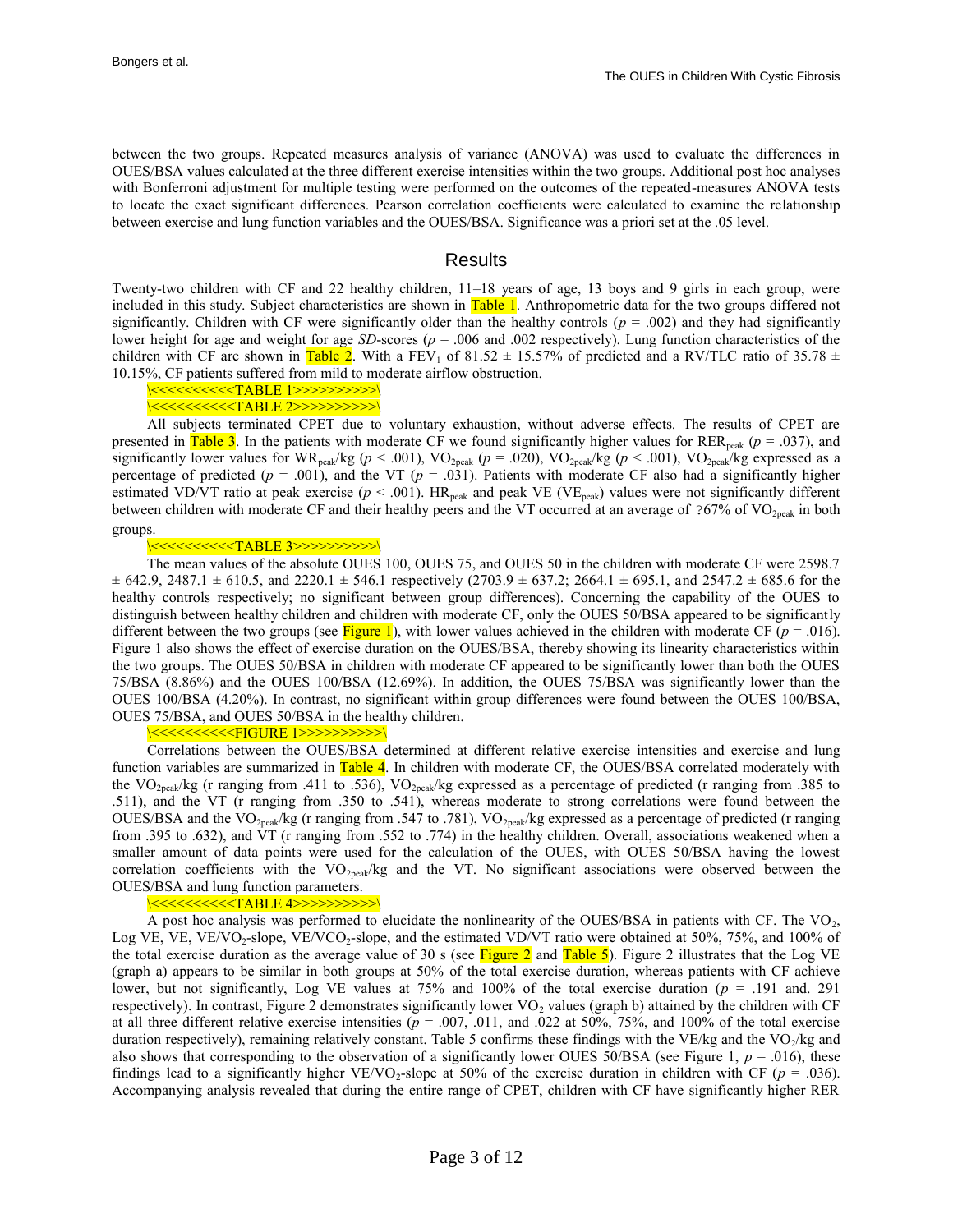values (data not shown). More specifically, the greatest differences were found at rest and throughout low exercise intensities.

\<<<<<<<<<<FIGURE 2>>>>>>>>>>\ \<<<<<<<<<<TABLE 5>>>>>>>>>>\

## **Discussion**

To our knowledge, this is the first study that investigated the characteristics of the OUES/BSA in children with CF and mild to moderate airflow obstruction and compared these values with healthy children. The main findings implicate that even though children with moderate CF had a significantly reduced  $VO<sub>2peak</sub>/kg$ , only the OUES 50/BSA was significantly lower in patients with moderate CF. Moreover, the OUES depends on exercise intensity in the children with moderate CF due to its nonlinearity during the last part of CPET. Further, the OUES correlated only moderately with the  $VO_{2\text{peak}}/kg$  and the VT in these patients.

When the OUES is calculated, the  $V<sub>E</sub>$  is logarithmically transformed to produce a linear slope, which makes it an exercise intensity independent measure which is resistant to disruption by early termination during CPET (2,3,19). However, in contrast to the construct of the OUES and our healthy children, the OUES appeared to be nonlinear in our patients with moderate CF. A post hoc analysis (see Figure 2 and Table 5) showed that both groups achieved similar VE values at 50% of the total exercise duration (Log VE and VE/kg). However, children with moderate CF achieve a significantly lower  $VO_2$  and  $VO_2$ /kg at this exercise intensity, resulting in a reduced efficiency of ventilation during submaximal exercise as specified by both the  $VE/VO_2$ -slope (see Table 5) and the OUES/BSA using exercise data up to 50% of the total exercise duration (see Figure 1). When exercise progresses to 75% and 100% of the total exercise duration, children with moderate CF maintain a significantly reduced  $VO_2$  and  $VO_2$ /kg (see Figure 2 and Table 5), however, children with moderate CF also ventilate less compared with their healthy peers at 75% and 100% of the total exercise duration (not statistically significant). As a consequence, the efficiency of ventilation in children with moderate CF approaches values attained by their healthy peers, as indicated by the VE/VO<sub>2</sub>-slope using 75% and 100% of the total exercise duration (see Table 5) and the OUES 75/BSA and OUES 100/BSA (see Figure 1).

Slowed  $VO<sub>2</sub>$  kinetics in relation to their  $VCO<sub>2</sub>$  kinetics during submaximal exercise in patients with moderate CF might be a possible explanation for the efficiency of ventilation moving toward values achieved by healthy children. This implies a greater dependency on anaerobic glycolysis at lower exercise intensities which stimulates the VE due to an increased VCO<sub>2</sub>. Numerous studies found the VO<sub>2</sub> kinetics to be slowed in CF and also reported significantly elevated RER values during exercise (17,22,25). An elevated RER suggests a greater contribution of carbohydrate metabolism. Altered substrate utilization in CF (10,27,31), might explain the increased RER at rest and for the lower exercise intensities.

Regardless a clear rationale for its nonlinearity, the OUES seems to be an exercise intensity dependent measure in children with moderate CF. Hence, the OUES seems to be invalid as an effort-independent measure of cardiopulmonary exercise capacity in children with mild to moderate CF. Gruet et al. (15) investigated the linearity characteristics of the OUES in adult patients with moderate CF and reported a limited dependency on exercise duration. They determined the OUES using the first 50%, 60%, 70%, 80%, and 100% of the exercise duration. They found the OUES values determined at 50% and 60% to be significantly lower compared with the OUES values determined at higher exercise intensities. Previous studies conducted in other pediatric populations, including a study in healthy and obese children (1,11,23) and a study in healthy children and children with heart disease (6) confirm our current findings concerning the nonlinearity of the OUES during the last part of CPET. In contrast, other studies found no difference between the OUES values at different exercise intensities in healthy children (1,24) and children with congenital heart disease (9).

Regarding the distinguishing properties of the OUES, we expected the OUES to be significantly decreased in children with moderate CF compared with their healthy peers. The OUES physiologically depends on the point where lactic acid begins to accumulate (37). Patients with moderate CF are likely to have a reduced aerobic capacity (33,27,26) leading to an earlier accumulation of lactic acid, which in theory affects the OUES negatively. A study of Klijn et al. (21) suggested a shift toward a lower contribution of aerobic energy production, and hence, a greater dependency on anaerobic energy production during exercise in children with moderate CF. This will induce a reflex hyperventilation (38). The lack of a concomitant increase in  $VO_2$  together with the excessively increasing  $V_E$  will lower the OUES. Our current study results indicate that VT% was not significantly different between the patients with moderate CF (67.3%) and their healthy peers (67.2%). This might be due to the fact that our center is strongly stimulating physical activity in patients with CF. It has been documented that children with CF with higher physical activity levels have a lower disease severity and a significantly better aerobic capacity, anaerobic capacity, nutritional status and a higher health-related quality of life (32). Moreover, a higher aerobic capacity has been associated with a significantly lower mortality in CF (28). In addition, the OUES physiologically depends on the VD/VT ratio (37). An increased VD/VT ratio will importantly influence the ventilatory response to exercise (19) leading to a reduced OUES. It is reported that patients with mild or moderate CF are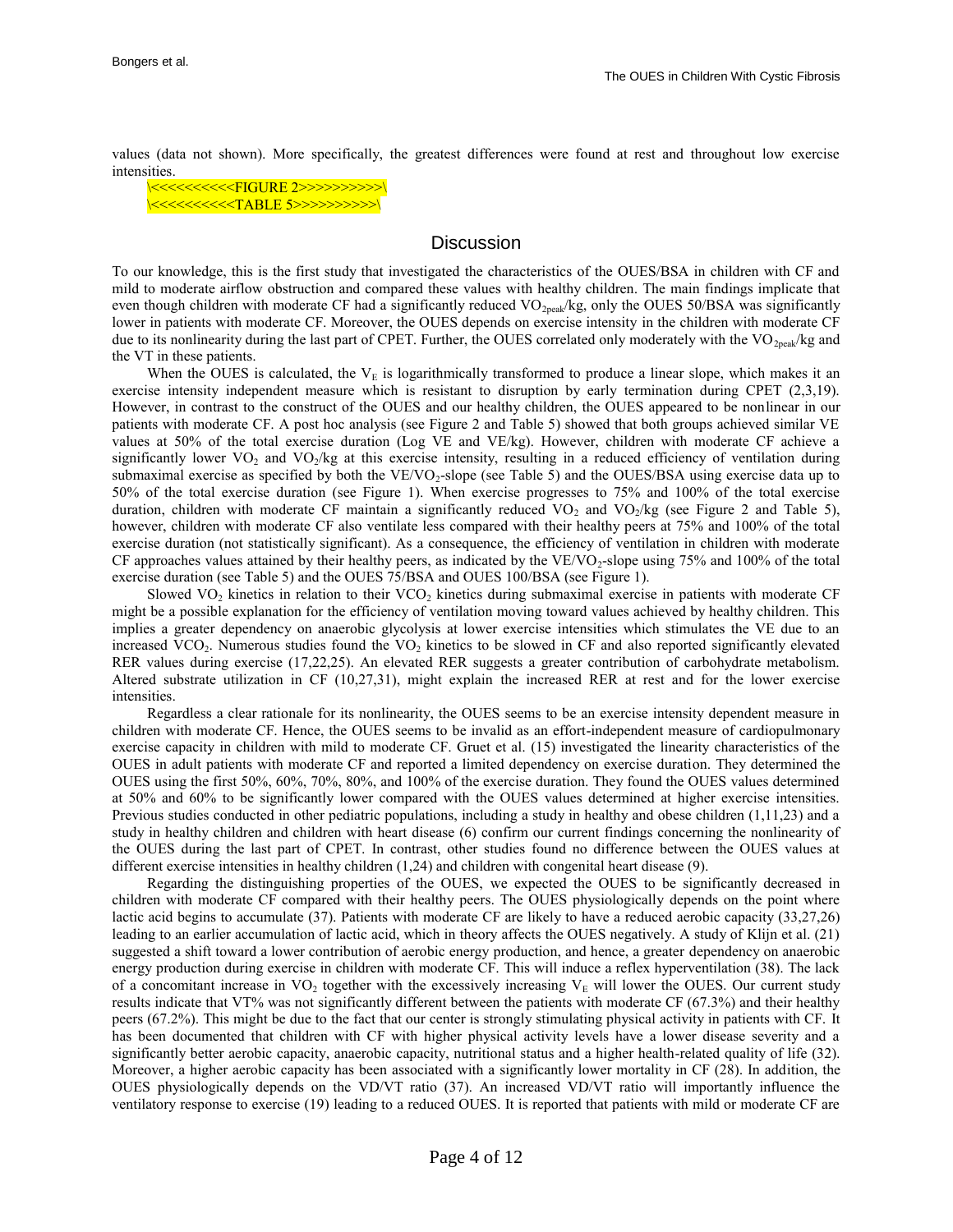wasting ventilation during exercise because of a higher VD/VT ratio (13,36). In the current study, children with moderate CF had a stable, but significantly higher estimated VD/VT ratio throughout the last part of CPET.

Only the OUES 50/BSA was significantly lower in patients with moderate CF, despite the above stated hypothesis concerning a reduced OUES in CF and the current study outcomes of both a reduced  $VO<sub>2peak</sub>$  and an increased estimated VD/VT ratio. In contrast with our current study, the recent study conducted in adult patients with CF (15) reported significantly lower OUES values in adult patients with moderate CF. Hollenberg et al. (19) also found significantly reduced OUES values in subjects with a decreased  $FEV<sub>1</sub>$ . The CF patients in our current study had a mean percentage of predicted  $FEV<sub>1</sub>$  of 81.5%, which is considered to be mild (29). A possible explanation for our current results is that although the included patients with moderate CF had a significantly reduced VO<sub>2peak</sub>, and an increased estimated VD/VT ratio, they were not enough ventilatory limited during CPET to cause a significantly reduced OUES. Whether the OUES is a valid indicator of cardiopulmonary exercise capacity in a sample of (older) patients with more severe CF needs additional research.

#### Study limitations

A limitation of the study was the relatively small sample size including mainly patients with CF with mild to moderate airflow obstruction. For this reason, these findings cannot be generalized to patients with severe airflow obstruction. Nevertheless, the current study sample is representative for the population CF patients in a tertiary CF center. Furthermore, the estimated VD/VT ratio cannot be accurately predicted from the end-tidal partial pressure of carbon dioxide in patients with an increased VD/VT ratio due to lung disease (39), so caution must be taken with the interpretation of these results.

## Conclusion

As a measure of cardiopulmonary exercise capacity derived from submaximal exercise data, the OUES seems to be of limited value in children with CF and mild to moderate airflow obstruction. This is attributable to its limited ability to distinguish between children with moderate CF and healthy peers together with its nonlinearity during the last part of CPET and its moderate correlations with  $VO<sub>2peak</sub>$  and the VT.

#### Acknowledgments

This study was presented as an abstract at the annual North American Cystic Fibrosis conference (NACFC) 2010 in Baltimore and will be presented as an abstract at the XXVIIth Pediatric Work Physiology (PWP) conference 2011 in Mawgan Porth, Cornwall. Drs. Bart C. Bongers was supported by an unconditional grant from Stichting BIO Kinderrevalidatie, Arnhem, the Netherlands. There are no conflicts of interest.

## References

- 1. Akkerman, M., M. van Brussel, B.C. Bongers, E.H. Hulzebos, and T. Takken. Oxygen uptake efficiency slope in healthy children. *Pediatr. Exerc. Sci.* 22:431–441, 2010.
- 2. Akkerman, M., M. van Brussel, H.J. Hulzebos, L. Vanhees, P.J.M. Helders, and T. Takken. The Oxygen Uptake Efficiency Slope: WHAT DO WE KNOW? *J. Cardiopulm. Rehabil. Prev.* 30:357–373, 2010.
- 3. Andreacci, J.L., L.M. LeMura, S.L. Cohen, E.A. Urbansky, S.A. Chelland, and S.P. Von Duvillard. The effects of frequency of encouragement on performance during maximal exercise testing. *J Sports Sci.* 20:345–352, 2002.
- 4. Armstrong, N., J.R. Welsman, and R.J. Winsley. Is peak VO2 a maximal index of children's aerobic fitness? *Int. J. Sports Med.* 17:356–359, 1996.
- 5. Armstrong, N., and J.R. Welsman. Aerobic fitness. In: *Paediatric Exercise Science and Medicine,* 2nd ed., N. Armstrong and W. van Mechelen (Eds.). Oxford: Oxford University Press, 2008, pp. 101.
- 6. Baba, R., M. Nagashima, M. Goto, et al. Oxygen uptake efficiency slope: a new index of cardiorespiratory functional reserve derived from the relation between oxygen uptake and minute ventilation during incremental exercise. *J. Am. Coll. Cardiol.* 28:1567–1572, 1996.
- 7. Baba, R., M. Nagashima, Y. Nagano, M. Ikoma, and K. Nishibata. Role of the oxygen uptake efficiency slope in evaluating exercise tolerance. *Arch. Dis. Child.* 81:73–75, 1999.
- 8. Baba, R., K. Tsuyuki, Y. Kimura, et al. Oxygen uptake efficiency slope as a useful measure of cardiorespiratory fu nctional reserve in adult cardiac patients. *Eur. J. Appl. Physiol.* 80:397–401, 1999.
- 9. Bongers, B.C., H.J. Hulzebos, A.C. Blank, M. van Brussel, and T. Takken. The oxygen uptake efficiency slope in children with congenital heart disease: construct and group validity. *Eur. J. Cardiovasc. Prev. Rehabil.* 18:384–392, 2011.
- 10. De Meer, K., J.A.L. Jeneson, V.A.M. Gulmans, J. van der Laag, and R. Berger. Efficiency of Oxidative Work Performance of Skeletal-Muscle in Patients with Cystic-Fibrosis. *Thorax.* 50:980–983, 1995.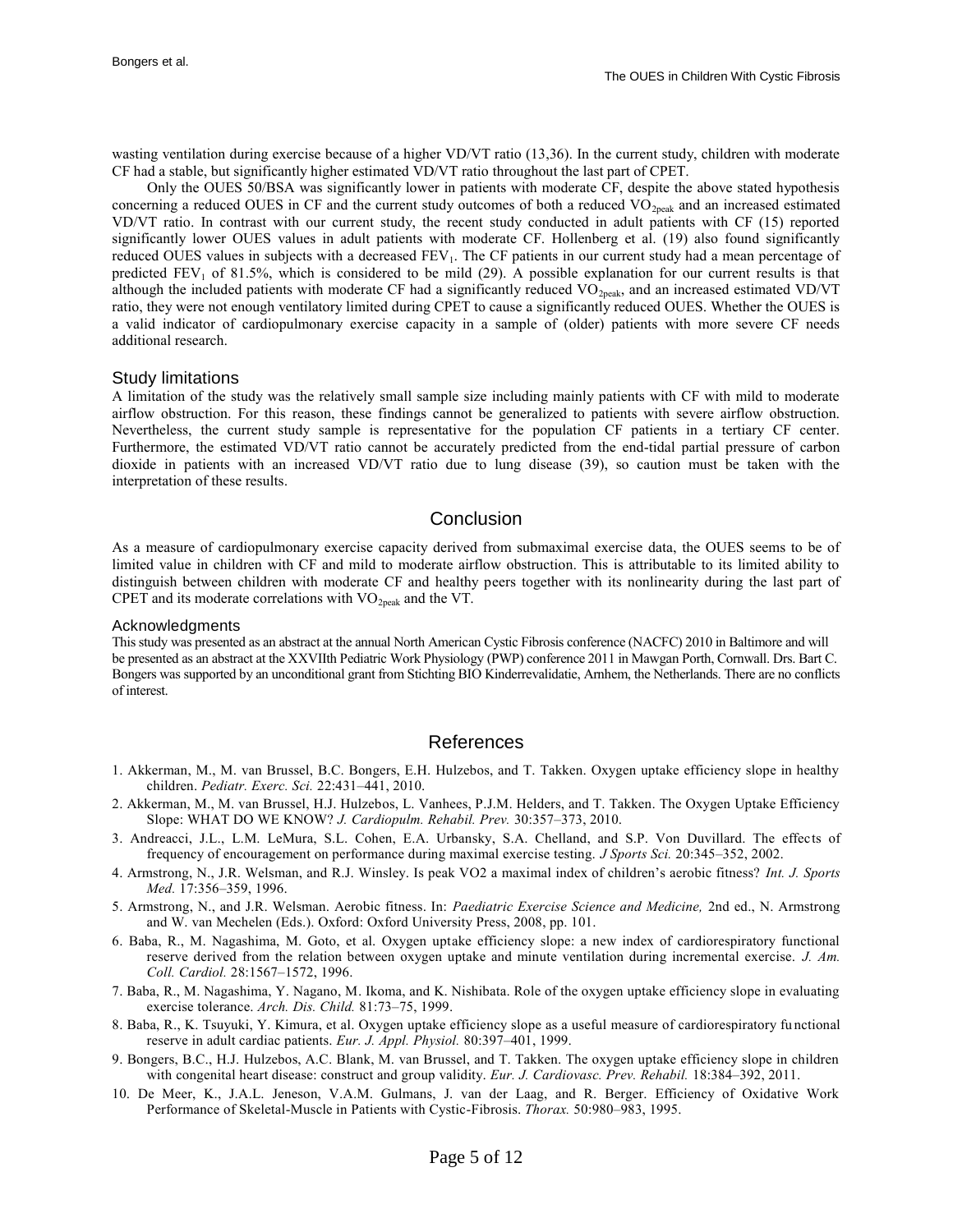- 11. Drinkard, B., M.D. Roberts, L.M. Ranzenhofer, et al. Oxygen-uptake efficiency slope as a determinant of fitness in overweight adolescents. *Med. Sci. Sports Exerc.* 39:1811–1816, 2007.
- 12. Fredriks, A.M., S. van Buuren, J.M. Wit, and S.P. Verloove-Vanhorick. Body index measurements in 1996-7 compared with 1980. *Arch. Dis. Child.* 82:107–112, 2000.
- 13. Godfrey, S., and M. Mearns. Pulmonary function and response to exercise in cystic fibrosis. *Arch. Dis. Child.* 46:144– 151, 1971.
- 14. Godfrey, S. *Exercise testing in children: applications in health and disease*. London: W.B. Saunders Company Ltd., 1974, pp. 1–168.
- 15. Gruet, M., J. Brisswalter, L. Mely, and J.M. Vallier. Clinical utility of the oxygen uptake efficiency slope in cystic fi brosis patients. *J. Cyst. Fibros.* 9:307–313, 2010.
- 16. Haycock, G.B., G.J. Schwartz, and D.H. Wisotsky. Geometric method for measuring body surface area: a height-weight formula validated in infants, children, and adults. *J. Pediatr.* 93:62–66, 1978.
- 17. Hebestreit, H., A. Hebestreit, A. Trusen, and R.L. Hughson. Oxygen uptake kinetics are slowed in cystic fibrosis. *Med. Sci. Sports Exerc.* 37:10–17, 2005.
- 18. Hjeltnes, N., J.K. Stanghelle, and D. Skyberg. Pulmonary function and oxygen uptake during exercise in 16 year old boys with cystic fibrosis. *Acta Paediatr. Scand.* 73:548–553, 1984.
- 19. Hollenberg, M., and I.B. Tager. Oxygen uptake efficiency slope: an index of exercise performance and cardiopulmonary reserve requiring only submaximal exercise. *J. Am. Coll. Cardiol.* 36:194–201, 2000.
- 20. Keochkerian, D., M. Chlif, S. Delanaud, R. Gauthier, Y. Maingourd, and S. Ahmaidi. Breathing pattern adopted by children with cystic fibrosis with mild to moderate pulmonary impairment during exercise. *Respiration.* 75:170–177, 2008.
- 21. Klijn, P.H., S.W. Terheggen-Lagro, C.K. van der Ent, J. van der Net, J.L. Kimpen, and P.J.M. Helders. Anaerobic exercise in pediatric cystic fibrosis. *Pediatr. Pulmonol.* 36:223–229, 2003.
- 22. Kusenbach, G., R. Wieching, M. Barker, U. Hoffmann, and D. Essfeld. Effects of hyperoxia on oxygen uptake kinetics in cystic fibrosis patients as determined by pseudo-random binary sequence exercise. *Eur. J. Appl. Physiol.* 79:192–196, 1999.
- 23. Marinov, B., and S. Kostianev. Exercise performance and oxygen uptake efficiency slope in obese children performing standardized exercise. *Acta Physiol. Pharmacol. Bulg.* 27:59–64, 2003.
- 24. Marinov, B., S. Mandadzhieva, and S. Kostianev. Oxygen-uptake efficiency slope in healthy 7- to 18-year-old children. *Pediatr. Exerc. Sci.* 19:159–170, 2007.
- 25. Massin, M.M., J. Leclercq-Foucart, and J-P. Sacre. Gas exchange and heart rate kinetics during binary sequence exercise in cystic fibrosis. *Med. Sci. Monit.* 6:55–62, 2000.
- 26. Moorcroft, A.J., M.E. Dodd, and A.K. Webb. Exercise testing and prognosis in adult cystic fibrosis. *Thorax.* 52:291–293, 1997.
- 27. Moser, C., P. Tirakitsoontorn, E. Nussbaum, R. Newcomb, and D.M. Cooper. Muscle size and cardiorespiratory response to exercise in cystic fibrosis. *Am. J. Respir. Crit. Care Med.* 162:1823–1827, 2000.
- 28. Nixon, P.A., D.M. Orenstein, S.F. Kelsey, and C.F. Doershuk. The prognostic value of exercise testing in patients with cystic fibrosis. *N. Engl. J. Med.* 327:1785–1788, 1992.
- 29. Pauwels, R.A., A.S. Buist, P.M. Calverley, C.R. Jenkins, and S.S. Hurd, GOLD Scientific Committee. Global strategy for the diagnosis, management, and prevention of chronic obstructive pulmonary disease. NHLBI/WHO Global Initiative for Chronic Obstructive Lung Disease (GOLD) Workshop summary. *Am. J. Respir. Crit. Care Med.* 163:1256–1276, 2001.
- 30. Rowland, T.W. Does peak VO2 reflect VO2max in children?: evidence from supramaximal testing. *Med. Sci. Sports Exerc.* 25:689–693, 1993.
- 31. Selvadurai, H.C., J. Allen, T. Sachinwalla, J. Macauley, C.J. Blimkie, and P.P. van Asperen. Muscle function and resting energy expenditure in female athletes with cystic fibrosis. *Am. J. Respir. Crit. Care Med.* 168:1476–1480, 2003.
- 32. Selvadurai, H.C., C.J. Blimkie, P.J. Cooper, C.M. Mellis, and P.P. van Asperen. Gender differences in habitual activity in children with cystic fibrosis. *Arch. Dis. Child.* 89:928–933, 2004.
- 33. Shah, A.R., D. Gozal, and T.G. Keens. Determinants of aerobic and anaerobic exercise performance in cystic fibrosis. *Am. J. Respir. Crit. Care Med.* 157:1145–1150, 1998.
- 34. Shephard, R.J., C. Allen, A.J. Benade, et al. The maximum oxygen intake. An international reference standard of cardiorespiratory fitness. *Bull. World Health Organ.* 38:757–764, 1968.
- 35. Ten Harkel, A.D.J., T. Takken, M. Van Osch-Gevers, and W.A. Helbing. Normal values for cardiopulmonary exercise testing in children. *Eur. J. Cardiovasc. Prev. Rehabil.* 18:48–54, 2011.
- 36. Thin, A.G., J.D. Dodd, C.G. Gallagher, M.X. Fitzgerald, and P. Mcloughlin. Effect of respiratory rate on airway deadspace ventilation during exercise in cystic fibrosis. *Respir. Med.* 98:1063–1070, 2004.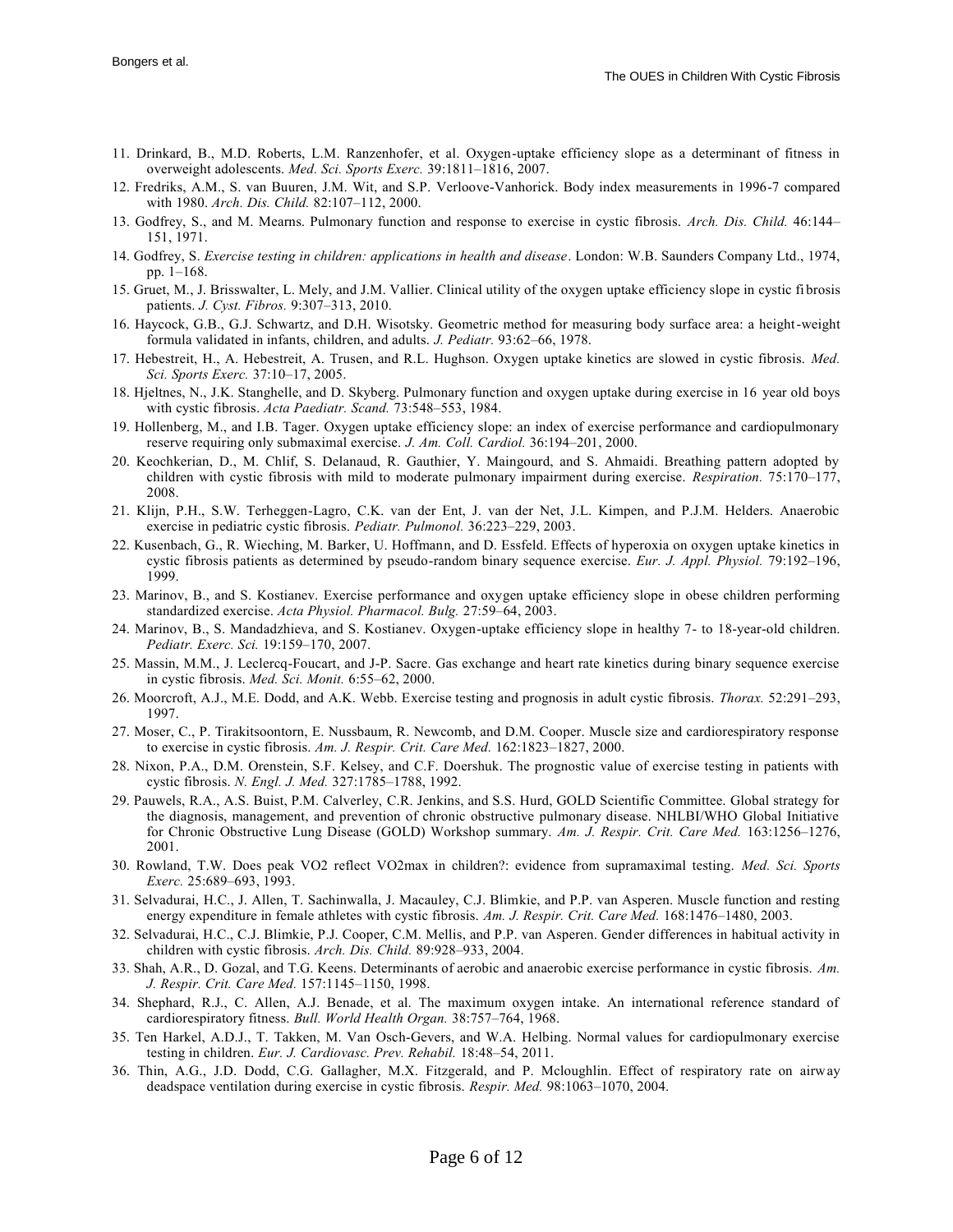- 37. Van Laethem, C., J. Bartunek, M. Goethals, P. Nellens, E. Andries, and M. Vanderheyden. Oxygen uptake efficiency slope, a new submaximal parameter in evaluating exercise capacity in chronic heart failure patients. *Am. Heart J.* 149:175–180, 2005.
- 38. Wasserman, K. Anaerobic threshold and cardiovascular function. *Monaldi Arch. Chest Dis.* 58:1–5, 2002.
- 39. Wasserman, K., J.E. Hansen, D.Y. Sue, W.W. Stringer, and B.J. Whipp. *Principles of exercise testing and interpretation: including pathophysiology and clinical applications,* 4th ed. Philadelphia: Lippincott Williams & Wilkins, 2005, pp. 559.
- 40. Werkman, M.S., H.J. Hulzebos, P.B. van de Weert-van Leeuwen, H.G.M. Arets, P.J.M. Helders, and T. Takken. Supramaximal verification of peak oxygen uptake in adolescents with cystic fibrosis. *Pediatr. Phys. Ther.* 23:15–21, 2011.
- 41. Wideman, L., C.F. Baker, P.K. Brown, L.A. Consitt, W.T. Ambrosius, and M.S. Schechter. Substrate utilization during and after exercise in mild cystic fibrosis. *Med. Sci. Sports Exerc.* 41:270–278, 2009.
- 42. Zapletal, A., M. Samenek, and T. Paul. Lung function in children and adolescents: methods, reference values. In: *Progress in respiration research,* H. Herzog (Ed.). Basel: Karger, 1987, pp. 114–218.

#### Figure Captions

Figure 1 — The OUES values normalized for BSA at the three different relative exercise intensities (% of total exercise duration); mean + *SD*. Abbreviations: BSA = body surface area; OUES = oxygen uptake efficiency slope. \*: between group difference; <sup>†</sup>: differences within the group with Cystic Fibrosis patients. \*  $p < 0.05$ ; <sup>††</sup>  $p < 0.01$ ; <sup>†††</sup>  $p < 0.01$ .

Figure 2 — The components of the OUES, the Log VE (graph a) and the  $VO<sub>2</sub>$  (graph b), determined at the three different relative exercise intensities (% of total exercise duration). For both groups regression lines with their coefficients are presented between the mean values at 50% of the exercise duration and the mean values at 75% of the exercise duration as well as between the mean values at 75% of the exercise duration and the mean values at 100% of the exercise duration. Abbreviations: Log VE = common logarithm of the minute ventilation;  $\text{VO}_2$  = oxygen uptake. \* *p* < .05; \*\* *p* < .01.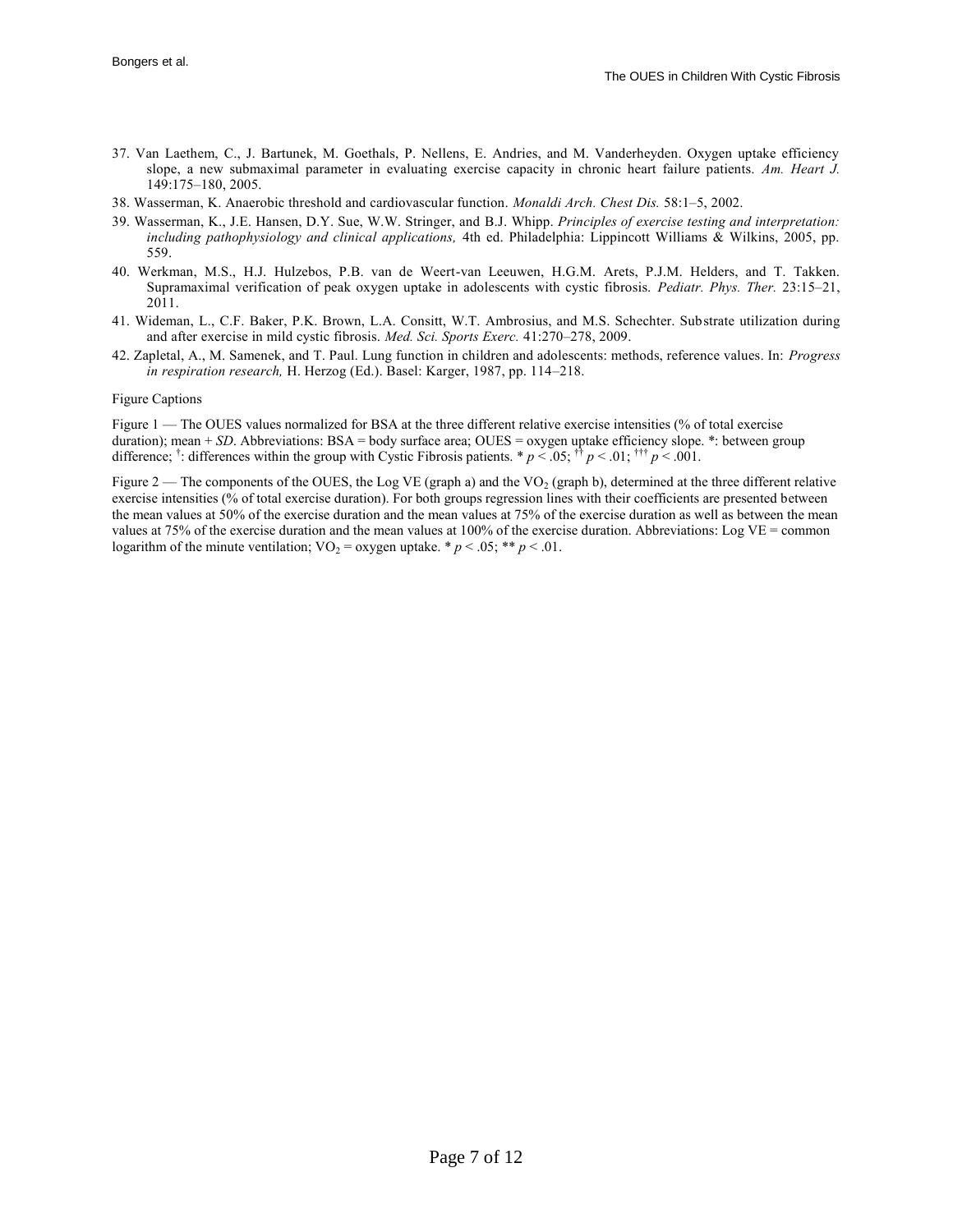|                                  | Healthy children $n = 22$ |                     | Children with Cystic Fibrosis $n =$<br>22 |                     |  |  |
|----------------------------------|---------------------------|---------------------|-------------------------------------------|---------------------|--|--|
| Gender (male/female)             |                           | 13/9                |                                           | 13/9                |  |  |
| Age (years)                      | $14.2 \pm 1.5$            | $[11.9-$<br>16.8]   | $15.7 \pm 1.5$                            | $[11.8 - 18.7]$ **  |  |  |
| Height $(m)$                     | $1.67 \pm 0.10$           | $[1.45-$<br>1.91]   | $1.68 \pm 0.09$                           | $[1.52 - 1.80]$     |  |  |
| Height for age <i>SD</i> -scores | $0.15 \pm 0.88$           | $[-1.33]$<br>2.15]  | $-0.69 \pm 1.04$                          | $[-2.37 - 1.71]$ ** |  |  |
| Weight (kg)                      | $53.9 \pm 12.1$           | $[33.0-$<br>81.7]   | $53.9 \pm 6.8$                            | $[35.0 - 63.0]$     |  |  |
| Weight for age <i>SD</i> -scores | $0.05 \pm 0.86$           | $[-1.48 -$<br>2.05] | $-0.69 \pm 0.64$                          | $[-2.12 - 0.56]$ ** |  |  |
| Weight for height SD-<br>scores  | $-0.04 \pm 0.78$          | $[-1.27 -$<br>1.35] | $-0.36 \pm 0.92$                          | $[-1.89 - 1.31]$    |  |  |
| BMI $(kg·m-2)$                   | $19.2 \pm 2.6$            | $[15.7-$<br>25.5]   | $19.3 \pm 1.9$                            | $[15.2 - 23.4]$     |  |  |
| BMI for age <i>SD</i> -scores    | $-0.02 \pm 0.79$          | $[-1.34 -$<br>1.50] | $-0.33 \pm 0.74$                          | $[-1.56 - 1.06]$    |  |  |
| $BSA(m^2)$                       | $1.57 \pm 0.22$           | $[1.14-$<br>2.02]   | $1.60 \pm 0.14$                           | $[1.25 - 1.81]$     |  |  |

Table 1 Subject characteristics; mean ± *SD*, [range].

Abbreviations: BMI = body mass index; BSA = body surface area (calculated applying the equation of Haycock et al.  $(16)$ ); *SD*-scores = standard deviation scores (calculated using Dutch normative values  $(12)$ ). \*\* p<.01.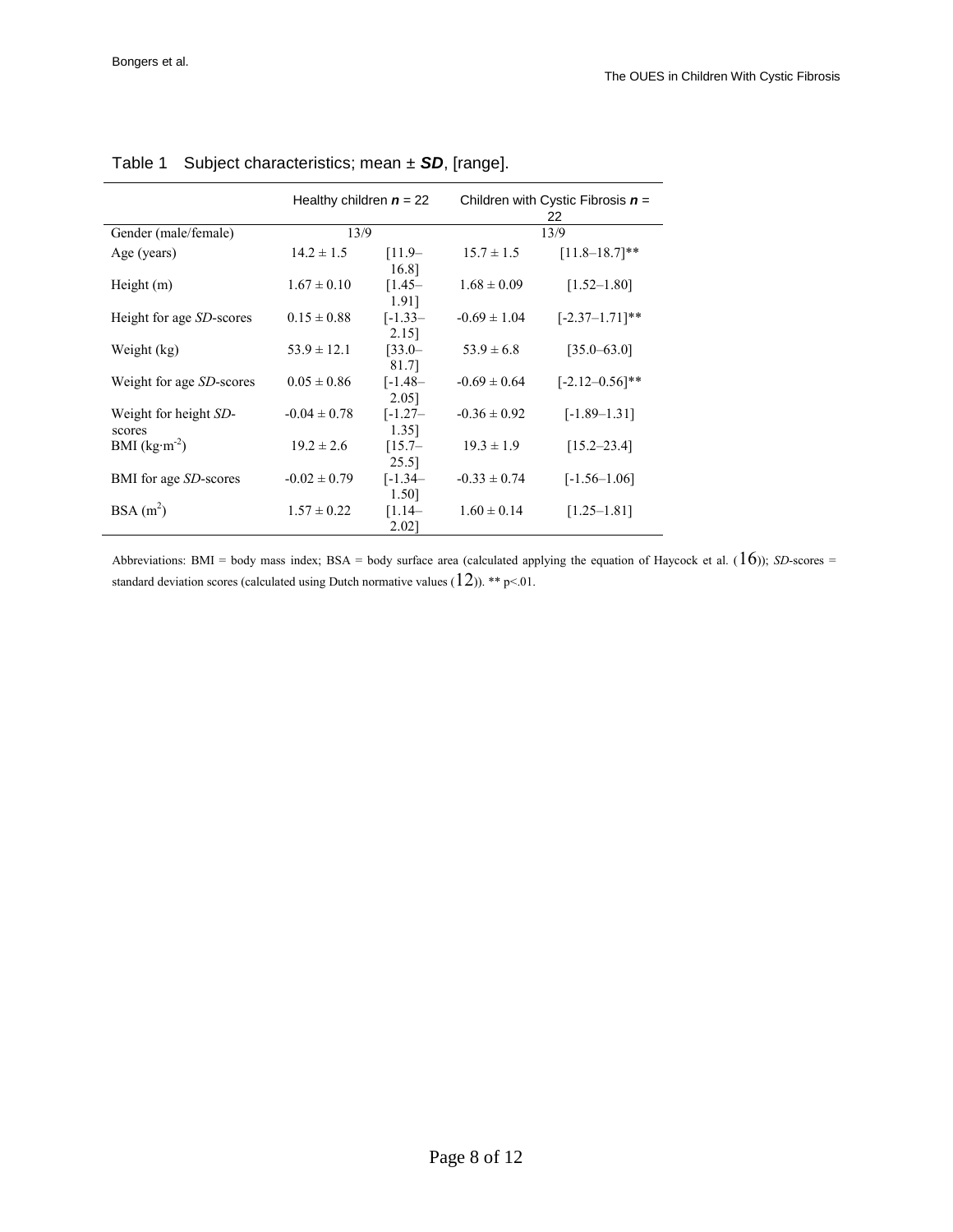|                        |                   | Absolute values   |                  | Percentage of predicted values <sup>a</sup> |  |  |
|------------------------|-------------------|-------------------|------------------|---------------------------------------------|--|--|
| FVC(L)                 | $3.83 \pm 0.83$   | $[2.20 - 4.99]$   | $97.3 \pm 10.5$  | $[59.9 - 107.4]$                            |  |  |
| FEV <sub>1</sub> (L)   | $2.71 \pm 0.65$   | $[1.43 - 4.03]$   | $81.5 \pm 15.6$  | $[45.7 - 106.5]$                            |  |  |
| Tiffeneau index        | $0.72 \pm 0.15$   | $[0.53 - 1.12]$   | $85.3 \pm 17.7$  | $[62.7-132.8]$                              |  |  |
| RV(L)                  | $1.91 \pm 0.55$   | $[1.06 - 3.40]$   | $166.8 \pm 45.8$ | $[103.0 - 298.0]$                           |  |  |
| TLC(L)                 | $5.38 \pm 0.91$   | $[3.26 - 6.79]$   | $106.0 \pm 11.0$ | $[85.0 - 126.0]$                            |  |  |
| $RV/TLC$ ratio $(\% )$ | $35.78 \pm 10.15$ | $[21.59 - 65.38]$ | $152.7 \pm 42.3$ | $[93.0 - 276.0]$                            |  |  |

Table 2 Lung function characteristics of the children with moderate CF; mean ± *SD*, [range].

Abbreviations:  $FEV_1$  = forced expiratory volume in one second;  $FVC$  = forced vital capacity;  $RV$  = residual volume;  $TLC$  = total lung volume.<sup>2</sup> reference values from Zapletal et al. (42).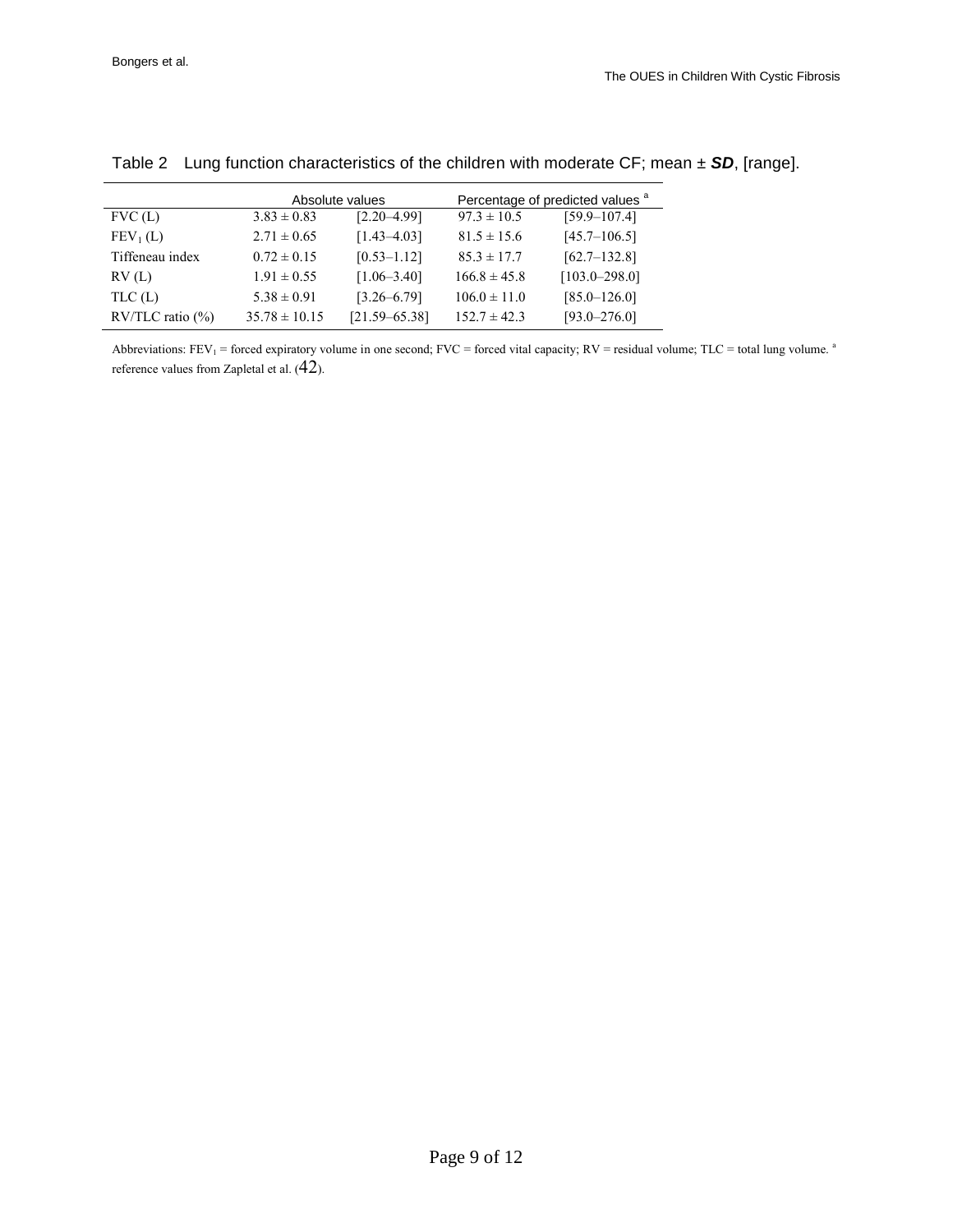|                                                 | Healthy children      |                       | Children with Cystic Fibrosis |                                  |  |
|-------------------------------------------------|-----------------------|-----------------------|-------------------------------|----------------------------------|--|
| $HR_{peak}$ (beats $min^{-1}$ )                 | $191.9 \pm 7.2$       | $[180 - 204]$         | $188.1 \pm 9.1$               | $[166 - 206]$                    |  |
| $RER_{peak}$                                    | $1.15 \pm 0.06$       | $[1.01 - 1.28]$       | $1.20 \pm 0.10$               | $[0.96 - 1.37]$ *                |  |
| $WR_{peak}/kg$ (Watt $\cdot$ kg <sup>-1</sup> ) | $4.07 \pm 0.61$       | $[2.57 - 5.00]$       | $3.41 \pm 0.54$               | $[2.61 - 4.71]$ ***              |  |
| $\rm VO_{2peak}$ (mL·min <sup>-1</sup> )        | $2677.4 \pm$<br>698.6 | $[1725.0-$<br>4140.01 | $2222.1 \pm$<br>547.4         | $[1368.0 - 3304.0]$ *            |  |
| $VO2peak/kg (mL·min-1 kg)$<br>$\mathbf{1}$      | $49.9 \pm 7.9$        | $[33.6 - 62.9]$       | $40.9 \pm 7.8$                | $[29.2 - 61.8]$ ***              |  |
| $VO2peak/kg$ (% of                              | $111.9 +$             | $[71.6-$              | $91.7 \pm 18.1$               | $[66.0 - 131.6]$ ** <sup>a</sup> |  |
| predicted)                                      | 18.9                  | 144.4]                |                               |                                  |  |
| $VEpeak (L·min-1)$                              | $91.9 \pm 28.1$       | $[44.6-$<br>149.51    | $87.5 \pm 22.0$               | $[47.0 - 139.0]$                 |  |
| $VEpeak/kg (L·min-1·kg-1)$                      | $1.7 \pm 0.4$         | $[0.8 - 2.4]$         | $1.6 \pm 0.3$                 | $[0.9 - 2.3]$                    |  |
| Estimated peak VD/VT<br>ratio $(\% )$           | $16.8 \pm 1.8$        | $[11.7-19.3]$         | $23.0 \pm 4.0$                | $[15.7 - 30.3]$ ***              |  |
| $VT$ (mL·min <sup>-1</sup> )                    | $1794.0 \pm$          | $[1166.0-$            | $1492.3 +$                    | $[781.0 - 2465.0]$ *             |  |
|                                                 | 487.5                 | 2767.0]               | 408.2                         |                                  |  |
| VT% (% of $VO2peak$ )                           | $67.2 \pm 7.7$        | $[57.8 - 86.7]$       | $67.3 \pm 8.8$                | $[50.2 - 78.3]$                  |  |

| Table 3 Peak exercise variables and the VT; mean $\pm$ SD [range]. |
|--------------------------------------------------------------------|
|--------------------------------------------------------------------|

Abbreviations: HR<sub>peak</sub> = peak heart rate; RER<sub>peak</sub> = peak respiratory exchange ratio; VE<sub>peak</sub> = peak minute ventilation; VO<sub>2peak</sub> = peak oxygen uptake; VT = ventilatory threshold; VT%=ventilatory threshold expressed as a percentage of peak oxygen uptake; WR<sub>peak</sub> = peak work rate. <sup>a</sup>: reference values from Ten Harkel et al.  $(35)$ . \* p<05; \*\* p<01; \*\*\* p<001.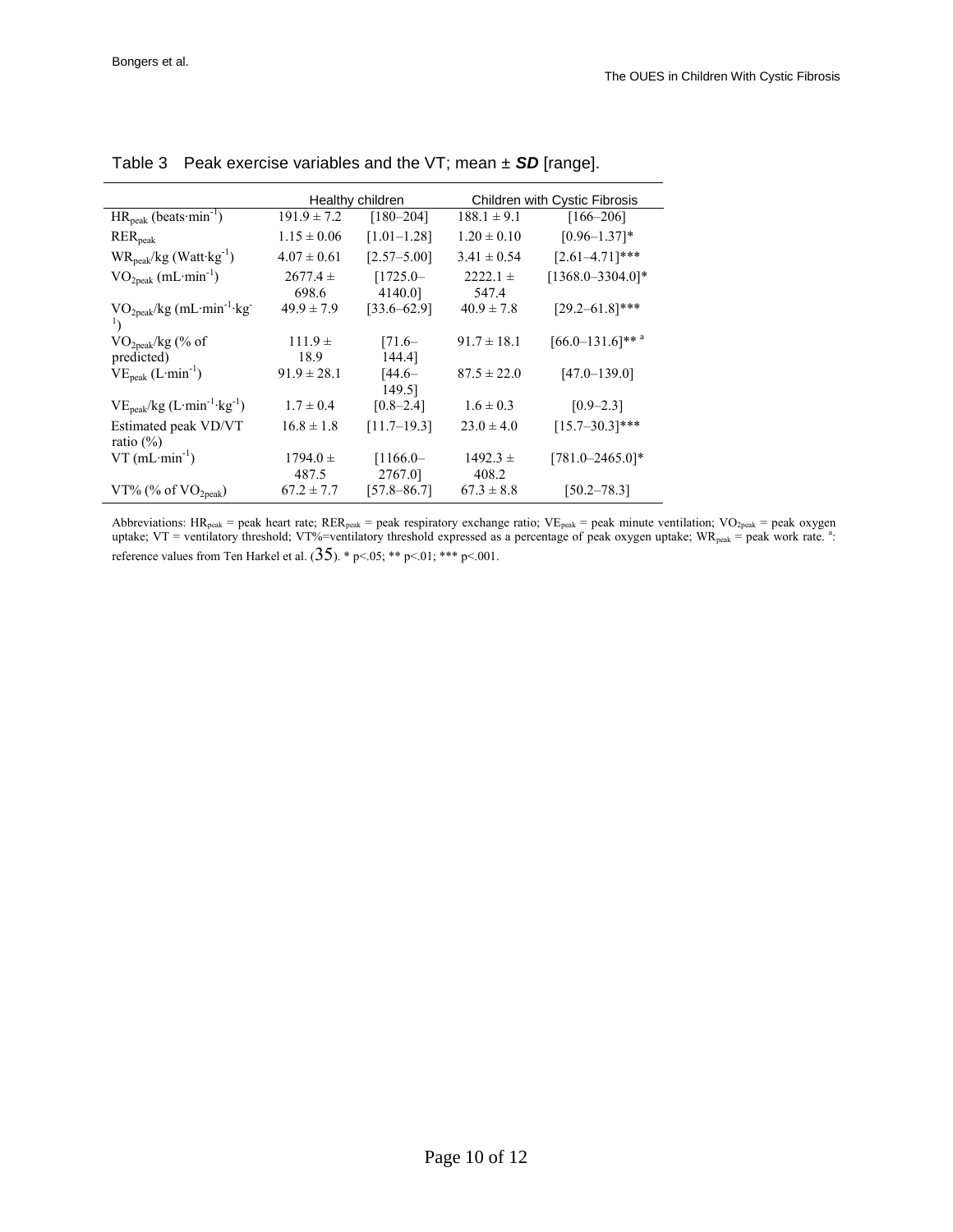|                                              | OUES 50/BSA |                    |          | OUES 75/BSA               |          | OUES 100/BSA              |  |
|----------------------------------------------|-------------|--------------------|----------|---------------------------|----------|---------------------------|--|
|                                              | Healthy     | Cystic<br>Fibrosis | Healthy  | Cystic<br><b>Fibrosis</b> | Healthy  | Cystic<br><b>Fibrosis</b> |  |
| VO <sub>2peak</sub> /kg<br>$(mL·min-1·kg-1)$ | $.547**$    | .411               | $.707**$ | $.466*$                   | $.781**$ | $.536*$                   |  |
| $\rm VO_{2peak}/kg$ (% of<br>predicted)      | .395        | .385               | $.544*$  | $.447*$                   | $.632**$ | $.511*$                   |  |
| $VT$ (mL·min <sup>-1</sup> )                 | $.552**$    | .350               | $.730**$ | $.459*$                   | $.774**$ | $.541**$                  |  |
| $VE/VCO_2$ -slope                            | $-.100$     | $-416$             | $-148$   | $-.430*$                  | $-213$   | $-.405$                   |  |
| Estimated<br>VD/VT ratio                     | $.441*$     | .133               | $.427*$  | .263                      | .366     | .239                      |  |
| $FEV1$ (% of<br>predicted) <sup>a</sup>      |             | $-085$             |          | $-119$                    |          | $-.114$                   |  |
| Tiffeneau index<br>a                         |             | $-.212$            |          | $-.263$                   |          | $-.324$                   |  |
| $RV/TLC$ ratio <sup>a</sup>                  |             | $-0.59$            |          | $-107$                    |          | $-215$                    |  |

Table 4 Pearson correlations between the OUES normalized for BSA at the three different relative exercise intensities and exercise and lung function variables.

Abbreviations: BSA = body surface area;  $FEV_1$  = forced expiratory volume in one second; OUES = oxygen uptake efficiency slope; RV = residual volume; TLC = total lung volume VD/VT ratio = physiological dead space ventilation; VE<sub>peak</sub> = peak minute ventilation; VE/VCO<sub>2</sub>slope = ventilatory drive; VO<sub>2peak</sub> = peak oxygen uptake; VT = ventilatory threshold. \* p<.05; \*\* p<.01. <sup>a</sup>: variables not measured in the healthy participants.